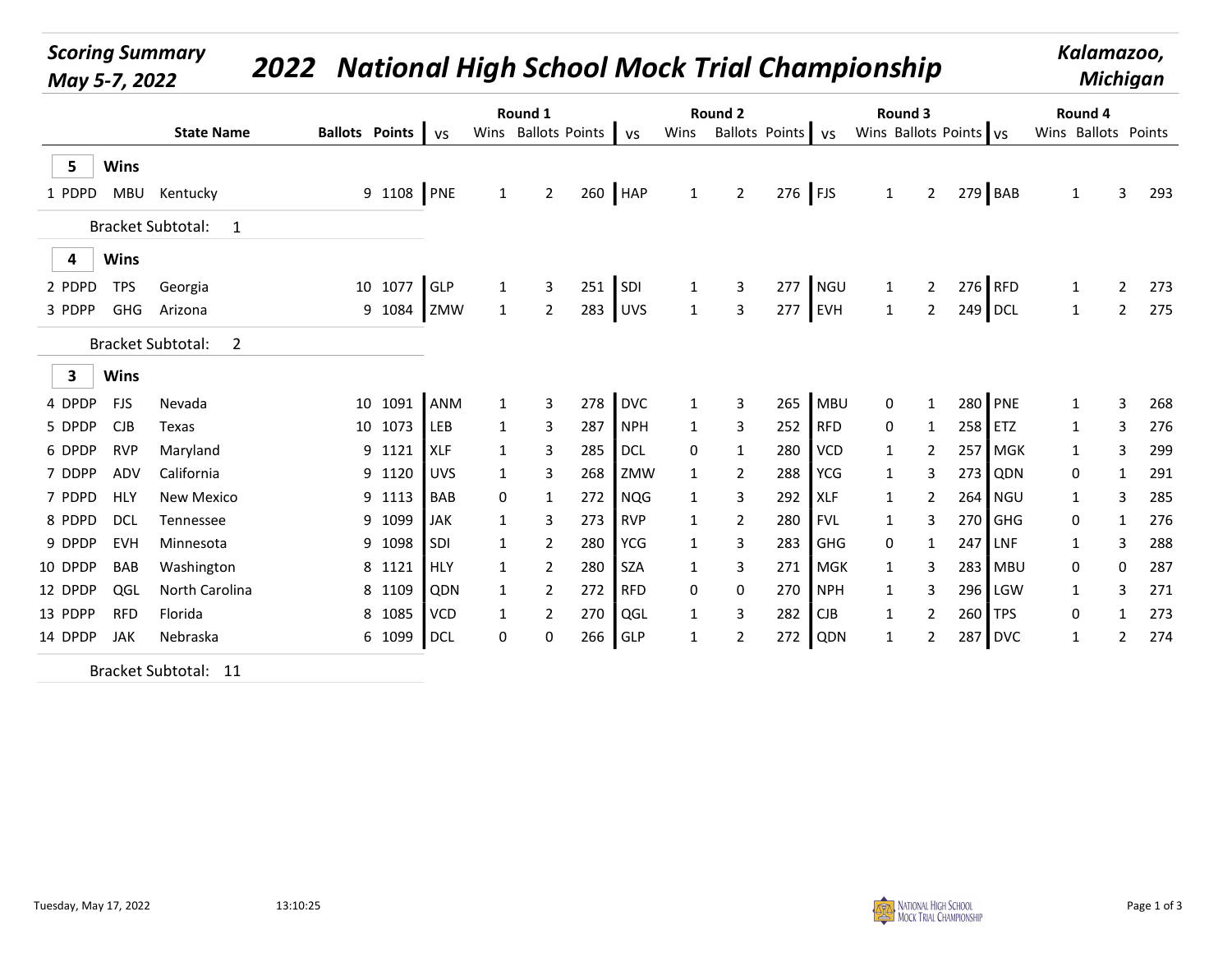| <b>State Name</b><br>Wins Ballots Points vs<br>Wins Ballots Points vs Wins Ballots Points vs<br>Wins Ballots Points<br>Ballots Points   vs<br>$\overline{\mathbf{2}}$<br><b>Wins</b><br>279 $GLP$<br>267 KIV<br>8 1086 GHG<br>260<br>ADV<br>$\mathbf{3}$<br>15 DPDP<br>ZMW Pennsylvania<br>$\mathbf 0$<br>$\mathbf 0$<br>$\mathbf{1}$<br>$\mathbf{1}$<br>$\mathbf{1}$<br>$\mathbf{1}$<br>3<br>QDN<br>272<br><b>EPC</b><br>$272$ JAK<br>16 PDPD<br>Indiana<br>7 1118 QGL<br>3<br>280 ADV<br>$\mathbf 0$<br>0<br>$\mathbf{1}$<br>$\mathbf{1}$<br>$\mathbf{2}$<br>1<br>1<br>17 PPDP SDI<br>7 1070 EVH<br>276 TPS<br>251<br>New Jersey<br>0<br>0<br>LRQ<br>3<br>$259$ HAP<br>$\mathbf 0$<br>$\mathbf{1}$<br>$\mathbf{1}$<br>$\mathbf{1}$<br>3<br>18 PDPD LNF<br>7 1069 HAP<br>274<br><b>WFS</b><br>246<br>TBQ<br>283 EVH<br>Lousiana<br>$\mathbf{0}$<br>3<br>3<br>0<br>$\mathbf{1}$<br>0<br>$\mathbf{1}$<br>$\mathbf{1}$<br>19 DPPD VCD<br>Illinois<br>263<br>7 1052 RFD<br>269<br>LEB<br>$\overline{2}$<br>RVP<br>$251$ XLF<br>$\mathbf 0$<br>$\mathbf{1}$<br>$\mathbf{1}$<br>0<br>$\mathbf{1}$<br>$\mathbf{1}$<br>3<br>20 PDPD MGK<br>281<br>Idaho<br>6 1127 SPM<br>289<br><b>VJP</b><br>BAB<br>271 RVP<br>3<br>3<br>$\mathbf{0}$<br>0<br>$\mathbf{1}$<br>0<br>0<br>$\mathbf{1}$<br>21 PDDP NGU<br>272<br>Missouri<br>$\mathbf{3}$<br>283<br><b>ETZ</b><br>$\overline{2}$<br><b>TPS</b><br>281 HLY<br>6 1105<br><b>WFS</b><br>0<br>$\mathbf{1}$<br>$\mathbf{1}$<br>0<br>$\mathbf{1}$<br>0<br>266<br>22 PDDP TBQ<br>6 1090 EPC<br>289<br><b>FVL</b><br>0<br>LNF<br>263 NPH<br>Oregon<br>3<br>0<br>0<br>0<br>3<br>$\mathbf{1}$<br>$\mathbf{1}$<br>23 DPDD ETZ<br>259<br>Utah<br>6 1081<br>LGW<br>3<br>276<br><b>NGU</b><br>$\mathbf 0$<br>HAP<br>$\overline{2}$<br>283 CJB<br>0<br>1<br>$\mathbf{1}$<br>0<br>$\mathbf{1}$<br>24 DPDD PNE<br>6 1072 MBU<br>257<br><b>WCA</b><br>290<br>ANM<br>$264$ FJS<br>New Hampshire<br>$\mathbf 0$<br>3<br>$\overline{2}$<br>0<br>1<br>0<br>$\mathbf{1}$<br>$\mathbf{1}$<br>25 PPDD FVL<br>6 1067<br>262<br><b>TBQ</b><br>277<br>$\overline{\phantom{a}}$ DCL<br>Mississippi<br><b>TRN</b><br>3<br>3<br>$\mathbf 0$<br>$\mathbf 0$<br>$251$ SZA<br>0<br>$\mathbf{1}$<br>0<br>$\mathbf{1}$<br>26 PDDP SZA<br>South Carolina<br>6 1054<br>NQG<br>247<br>259<br>KIV<br>255 FVL<br>$\mathbf 0$<br><b>BAB</b><br>0<br>0<br>$\overline{2}$<br>$\mathbf{1}$<br>3<br>$\mathbf{1}$<br>1<br>ANM<br>Alabama<br>27 PDPD<br>6 1053<br><b>LRQ</b><br>271<br>PNE<br>FJS<br>$\mathbf 0$<br>0<br>264<br>3<br>0<br>260 LEB<br>$\mathbf{1}$<br>$\mathbf{1}$<br>2<br>$\mathbf{1}$<br>28 PDPD DVC<br>6 1045 KBJ<br>3<br>278<br><b>FJS</b><br>0<br>244<br><b>UVS</b><br>254 JAK<br>Virginia<br>0<br>$\overline{2}$<br>0<br>$\mathbf{1}$<br>$\mathbf{1}$<br>$\mathbf{1}$<br>29 DPDP NQG<br>6 1038<br>250<br><b>HLY</b><br>268<br>TRN<br>lowa<br>SZA<br>$\overline{2}$<br>0<br>0<br>3<br>$271$ EPC<br>0<br>$\mathbf{1}$<br>$\mathbf{1}$<br>$\mathbf{1}$<br>30 DPDD VJP<br>South Korea<br>6 994<br>254<br><b>MGK</b><br>248<br>LGW<br>248 YCG<br>KIV<br>3<br>0<br>0<br>0<br>$2^{\circ}$<br>$\mathbf{1}$<br>$\mathbf{1}$<br>1<br>31 DDPP WCA<br>Hawaii<br>244<br>PNE<br>255<br><b>WFS</b><br>238 UVS<br>5<br>975<br>YCG<br>0<br>0<br>0<br>$\overline{2}$<br>1<br>$\mathbf{1}$<br>2<br>$\mathbf{1}$<br>32 PDPD LGW Arkansas<br>$230$ VJP<br>5 973<br>ETZ<br>249<br>SPM<br>3<br>$2^{\circ}$<br>261 QGL<br>$\mathbf 0$<br>0<br>0<br>$\mathbf{1}$<br>0<br>$\mathbf{1}$<br>$252$ KBJ<br>33 DPPD EPC Wyoming<br>270<br>QDN<br>4 1016   TBQ<br>0<br>0<br>0<br>0<br>$\overline{2}$<br>240 NQG<br>1<br>2<br>$\mathbf{1}$<br>Bracket Subtotal: 19<br>  NATIONAL HIGH SCHOOL<br>  MOCK TRIAL CHAMPIONSHIP<br>13:10:25 |  |
|------------------------------------------------------------------------------------------------------------------------------------------------------------------------------------------------------------------------------------------------------------------------------------------------------------------------------------------------------------------------------------------------------------------------------------------------------------------------------------------------------------------------------------------------------------------------------------------------------------------------------------------------------------------------------------------------------------------------------------------------------------------------------------------------------------------------------------------------------------------------------------------------------------------------------------------------------------------------------------------------------------------------------------------------------------------------------------------------------------------------------------------------------------------------------------------------------------------------------------------------------------------------------------------------------------------------------------------------------------------------------------------------------------------------------------------------------------------------------------------------------------------------------------------------------------------------------------------------------------------------------------------------------------------------------------------------------------------------------------------------------------------------------------------------------------------------------------------------------------------------------------------------------------------------------------------------------------------------------------------------------------------------------------------------------------------------------------------------------------------------------------------------------------------------------------------------------------------------------------------------------------------------------------------------------------------------------------------------------------------------------------------------------------------------------------------------------------------------------------------------------------------------------------------------------------------------------------------------------------------------------------------------------------------------------------------------------------------------------------------------------------------------------------------------------------------------------------------------------------------------------------------------------------------------------------------------------------------------------------------------------------------------------------------------------------------------------------------------------------------------------------------------------------------------------------------------------------------------------------------------------------------------------------------------------------------------------------------------------------------------------------------------------------------------------------------------------------------------------------------------------------------------------------------------------------------------------------------------------------------------------------------------------------------------------------------------------------------|--|
| 294<br>284<br>269<br>269<br>263<br>261<br>277<br>293<br>269<br>244<br>233<br>254<br>Tuesday, May 17, 2022                                                                                                                                                                                                                                                                                                                                                                                                                                                                                                                                                                                                                                                                                                                                                                                                                                                                                                                                                                                                                                                                                                                                                                                                                                                                                                                                                                                                                                                                                                                                                                                                                                                                                                                                                                                                                                                                                                                                                                                                                                                                                                                                                                                                                                                                                                                                                                                                                                                                                                                                                                                                                                                                                                                                                                                                                                                                                                                                                                                                                                                                                                                                                                                                                                                                                                                                                                                                                                                                                                                                                                                                        |  |
| 280<br>266<br>286<br>272<br>258<br>249<br>238                                                                                                                                                                                                                                                                                                                                                                                                                                                                                                                                                                                                                                                                                                                                                                                                                                                                                                                                                                                                                                                                                                                                                                                                                                                                                                                                                                                                                                                                                                                                                                                                                                                                                                                                                                                                                                                                                                                                                                                                                                                                                                                                                                                                                                                                                                                                                                                                                                                                                                                                                                                                                                                                                                                                                                                                                                                                                                                                                                                                                                                                                                                                                                                                                                                                                                                                                                                                                                                                                                                                                                                                                                                                    |  |
| Page 2 of 3                                                                                                                                                                                                                                                                                                                                                                                                                                                                                                                                                                                                                                                                                                                                                                                                                                                                                                                                                                                                                                                                                                                                                                                                                                                                                                                                                                                                                                                                                                                                                                                                                                                                                                                                                                                                                                                                                                                                                                                                                                                                                                                                                                                                                                                                                                                                                                                                                                                                                                                                                                                                                                                                                                                                                                                                                                                                                                                                                                                                                                                                                                                                                                                                                                                                                                                                                                                                                                                                                                                                                                                                                                                                                                      |  |
|                                                                                                                                                                                                                                                                                                                                                                                                                                                                                                                                                                                                                                                                                                                                                                                                                                                                                                                                                                                                                                                                                                                                                                                                                                                                                                                                                                                                                                                                                                                                                                                                                                                                                                                                                                                                                                                                                                                                                                                                                                                                                                                                                                                                                                                                                                                                                                                                                                                                                                                                                                                                                                                                                                                                                                                                                                                                                                                                                                                                                                                                                                                                                                                                                                                                                                                                                                                                                                                                                                                                                                                                                                                                                                                  |  |
|                                                                                                                                                                                                                                                                                                                                                                                                                                                                                                                                                                                                                                                                                                                                                                                                                                                                                                                                                                                                                                                                                                                                                                                                                                                                                                                                                                                                                                                                                                                                                                                                                                                                                                                                                                                                                                                                                                                                                                                                                                                                                                                                                                                                                                                                                                                                                                                                                                                                                                                                                                                                                                                                                                                                                                                                                                                                                                                                                                                                                                                                                                                                                                                                                                                                                                                                                                                                                                                                                                                                                                                                                                                                                                                  |  |
|                                                                                                                                                                                                                                                                                                                                                                                                                                                                                                                                                                                                                                                                                                                                                                                                                                                                                                                                                                                                                                                                                                                                                                                                                                                                                                                                                                                                                                                                                                                                                                                                                                                                                                                                                                                                                                                                                                                                                                                                                                                                                                                                                                                                                                                                                                                                                                                                                                                                                                                                                                                                                                                                                                                                                                                                                                                                                                                                                                                                                                                                                                                                                                                                                                                                                                                                                                                                                                                                                                                                                                                                                                                                                                                  |  |
|                                                                                                                                                                                                                                                                                                                                                                                                                                                                                                                                                                                                                                                                                                                                                                                                                                                                                                                                                                                                                                                                                                                                                                                                                                                                                                                                                                                                                                                                                                                                                                                                                                                                                                                                                                                                                                                                                                                                                                                                                                                                                                                                                                                                                                                                                                                                                                                                                                                                                                                                                                                                                                                                                                                                                                                                                                                                                                                                                                                                                                                                                                                                                                                                                                                                                                                                                                                                                                                                                                                                                                                                                                                                                                                  |  |
|                                                                                                                                                                                                                                                                                                                                                                                                                                                                                                                                                                                                                                                                                                                                                                                                                                                                                                                                                                                                                                                                                                                                                                                                                                                                                                                                                                                                                                                                                                                                                                                                                                                                                                                                                                                                                                                                                                                                                                                                                                                                                                                                                                                                                                                                                                                                                                                                                                                                                                                                                                                                                                                                                                                                                                                                                                                                                                                                                                                                                                                                                                                                                                                                                                                                                                                                                                                                                                                                                                                                                                                                                                                                                                                  |  |
|                                                                                                                                                                                                                                                                                                                                                                                                                                                                                                                                                                                                                                                                                                                                                                                                                                                                                                                                                                                                                                                                                                                                                                                                                                                                                                                                                                                                                                                                                                                                                                                                                                                                                                                                                                                                                                                                                                                                                                                                                                                                                                                                                                                                                                                                                                                                                                                                                                                                                                                                                                                                                                                                                                                                                                                                                                                                                                                                                                                                                                                                                                                                                                                                                                                                                                                                                                                                                                                                                                                                                                                                                                                                                                                  |  |
|                                                                                                                                                                                                                                                                                                                                                                                                                                                                                                                                                                                                                                                                                                                                                                                                                                                                                                                                                                                                                                                                                                                                                                                                                                                                                                                                                                                                                                                                                                                                                                                                                                                                                                                                                                                                                                                                                                                                                                                                                                                                                                                                                                                                                                                                                                                                                                                                                                                                                                                                                                                                                                                                                                                                                                                                                                                                                                                                                                                                                                                                                                                                                                                                                                                                                                                                                                                                                                                                                                                                                                                                                                                                                                                  |  |
|                                                                                                                                                                                                                                                                                                                                                                                                                                                                                                                                                                                                                                                                                                                                                                                                                                                                                                                                                                                                                                                                                                                                                                                                                                                                                                                                                                                                                                                                                                                                                                                                                                                                                                                                                                                                                                                                                                                                                                                                                                                                                                                                                                                                                                                                                                                                                                                                                                                                                                                                                                                                                                                                                                                                                                                                                                                                                                                                                                                                                                                                                                                                                                                                                                                                                                                                                                                                                                                                                                                                                                                                                                                                                                                  |  |
|                                                                                                                                                                                                                                                                                                                                                                                                                                                                                                                                                                                                                                                                                                                                                                                                                                                                                                                                                                                                                                                                                                                                                                                                                                                                                                                                                                                                                                                                                                                                                                                                                                                                                                                                                                                                                                                                                                                                                                                                                                                                                                                                                                                                                                                                                                                                                                                                                                                                                                                                                                                                                                                                                                                                                                                                                                                                                                                                                                                                                                                                                                                                                                                                                                                                                                                                                                                                                                                                                                                                                                                                                                                                                                                  |  |
|                                                                                                                                                                                                                                                                                                                                                                                                                                                                                                                                                                                                                                                                                                                                                                                                                                                                                                                                                                                                                                                                                                                                                                                                                                                                                                                                                                                                                                                                                                                                                                                                                                                                                                                                                                                                                                                                                                                                                                                                                                                                                                                                                                                                                                                                                                                                                                                                                                                                                                                                                                                                                                                                                                                                                                                                                                                                                                                                                                                                                                                                                                                                                                                                                                                                                                                                                                                                                                                                                                                                                                                                                                                                                                                  |  |
|                                                                                                                                                                                                                                                                                                                                                                                                                                                                                                                                                                                                                                                                                                                                                                                                                                                                                                                                                                                                                                                                                                                                                                                                                                                                                                                                                                                                                                                                                                                                                                                                                                                                                                                                                                                                                                                                                                                                                                                                                                                                                                                                                                                                                                                                                                                                                                                                                                                                                                                                                                                                                                                                                                                                                                                                                                                                                                                                                                                                                                                                                                                                                                                                                                                                                                                                                                                                                                                                                                                                                                                                                                                                                                                  |  |
|                                                                                                                                                                                                                                                                                                                                                                                                                                                                                                                                                                                                                                                                                                                                                                                                                                                                                                                                                                                                                                                                                                                                                                                                                                                                                                                                                                                                                                                                                                                                                                                                                                                                                                                                                                                                                                                                                                                                                                                                                                                                                                                                                                                                                                                                                                                                                                                                                                                                                                                                                                                                                                                                                                                                                                                                                                                                                                                                                                                                                                                                                                                                                                                                                                                                                                                                                                                                                                                                                                                                                                                                                                                                                                                  |  |
|                                                                                                                                                                                                                                                                                                                                                                                                                                                                                                                                                                                                                                                                                                                                                                                                                                                                                                                                                                                                                                                                                                                                                                                                                                                                                                                                                                                                                                                                                                                                                                                                                                                                                                                                                                                                                                                                                                                                                                                                                                                                                                                                                                                                                                                                                                                                                                                                                                                                                                                                                                                                                                                                                                                                                                                                                                                                                                                                                                                                                                                                                                                                                                                                                                                                                                                                                                                                                                                                                                                                                                                                                                                                                                                  |  |
|                                                                                                                                                                                                                                                                                                                                                                                                                                                                                                                                                                                                                                                                                                                                                                                                                                                                                                                                                                                                                                                                                                                                                                                                                                                                                                                                                                                                                                                                                                                                                                                                                                                                                                                                                                                                                                                                                                                                                                                                                                                                                                                                                                                                                                                                                                                                                                                                                                                                                                                                                                                                                                                                                                                                                                                                                                                                                                                                                                                                                                                                                                                                                                                                                                                                                                                                                                                                                                                                                                                                                                                                                                                                                                                  |  |
|                                                                                                                                                                                                                                                                                                                                                                                                                                                                                                                                                                                                                                                                                                                                                                                                                                                                                                                                                                                                                                                                                                                                                                                                                                                                                                                                                                                                                                                                                                                                                                                                                                                                                                                                                                                                                                                                                                                                                                                                                                                                                                                                                                                                                                                                                                                                                                                                                                                                                                                                                                                                                                                                                                                                                                                                                                                                                                                                                                                                                                                                                                                                                                                                                                                                                                                                                                                                                                                                                                                                                                                                                                                                                                                  |  |
|                                                                                                                                                                                                                                                                                                                                                                                                                                                                                                                                                                                                                                                                                                                                                                                                                                                                                                                                                                                                                                                                                                                                                                                                                                                                                                                                                                                                                                                                                                                                                                                                                                                                                                                                                                                                                                                                                                                                                                                                                                                                                                                                                                                                                                                                                                                                                                                                                                                                                                                                                                                                                                                                                                                                                                                                                                                                                                                                                                                                                                                                                                                                                                                                                                                                                                                                                                                                                                                                                                                                                                                                                                                                                                                  |  |
|                                                                                                                                                                                                                                                                                                                                                                                                                                                                                                                                                                                                                                                                                                                                                                                                                                                                                                                                                                                                                                                                                                                                                                                                                                                                                                                                                                                                                                                                                                                                                                                                                                                                                                                                                                                                                                                                                                                                                                                                                                                                                                                                                                                                                                                                                                                                                                                                                                                                                                                                                                                                                                                                                                                                                                                                                                                                                                                                                                                                                                                                                                                                                                                                                                                                                                                                                                                                                                                                                                                                                                                                                                                                                                                  |  |
|                                                                                                                                                                                                                                                                                                                                                                                                                                                                                                                                                                                                                                                                                                                                                                                                                                                                                                                                                                                                                                                                                                                                                                                                                                                                                                                                                                                                                                                                                                                                                                                                                                                                                                                                                                                                                                                                                                                                                                                                                                                                                                                                                                                                                                                                                                                                                                                                                                                                                                                                                                                                                                                                                                                                                                                                                                                                                                                                                                                                                                                                                                                                                                                                                                                                                                                                                                                                                                                                                                                                                                                                                                                                                                                  |  |
|                                                                                                                                                                                                                                                                                                                                                                                                                                                                                                                                                                                                                                                                                                                                                                                                                                                                                                                                                                                                                                                                                                                                                                                                                                                                                                                                                                                                                                                                                                                                                                                                                                                                                                                                                                                                                                                                                                                                                                                                                                                                                                                                                                                                                                                                                                                                                                                                                                                                                                                                                                                                                                                                                                                                                                                                                                                                                                                                                                                                                                                                                                                                                                                                                                                                                                                                                                                                                                                                                                                                                                                                                                                                                                                  |  |
|                                                                                                                                                                                                                                                                                                                                                                                                                                                                                                                                                                                                                                                                                                                                                                                                                                                                                                                                                                                                                                                                                                                                                                                                                                                                                                                                                                                                                                                                                                                                                                                                                                                                                                                                                                                                                                                                                                                                                                                                                                                                                                                                                                                                                                                                                                                                                                                                                                                                                                                                                                                                                                                                                                                                                                                                                                                                                                                                                                                                                                                                                                                                                                                                                                                                                                                                                                                                                                                                                                                                                                                                                                                                                                                  |  |
|                                                                                                                                                                                                                                                                                                                                                                                                                                                                                                                                                                                                                                                                                                                                                                                                                                                                                                                                                                                                                                                                                                                                                                                                                                                                                                                                                                                                                                                                                                                                                                                                                                                                                                                                                                                                                                                                                                                                                                                                                                                                                                                                                                                                                                                                                                                                                                                                                                                                                                                                                                                                                                                                                                                                                                                                                                                                                                                                                                                                                                                                                                                                                                                                                                                                                                                                                                                                                                                                                                                                                                                                                                                                                                                  |  |
|                                                                                                                                                                                                                                                                                                                                                                                                                                                                                                                                                                                                                                                                                                                                                                                                                                                                                                                                                                                                                                                                                                                                                                                                                                                                                                                                                                                                                                                                                                                                                                                                                                                                                                                                                                                                                                                                                                                                                                                                                                                                                                                                                                                                                                                                                                                                                                                                                                                                                                                                                                                                                                                                                                                                                                                                                                                                                                                                                                                                                                                                                                                                                                                                                                                                                                                                                                                                                                                                                                                                                                                                                                                                                                                  |  |
|                                                                                                                                                                                                                                                                                                                                                                                                                                                                                                                                                                                                                                                                                                                                                                                                                                                                                                                                                                                                                                                                                                                                                                                                                                                                                                                                                                                                                                                                                                                                                                                                                                                                                                                                                                                                                                                                                                                                                                                                                                                                                                                                                                                                                                                                                                                                                                                                                                                                                                                                                                                                                                                                                                                                                                                                                                                                                                                                                                                                                                                                                                                                                                                                                                                                                                                                                                                                                                                                                                                                                                                                                                                                                                                  |  |
|                                                                                                                                                                                                                                                                                                                                                                                                                                                                                                                                                                                                                                                                                                                                                                                                                                                                                                                                                                                                                                                                                                                                                                                                                                                                                                                                                                                                                                                                                                                                                                                                                                                                                                                                                                                                                                                                                                                                                                                                                                                                                                                                                                                                                                                                                                                                                                                                                                                                                                                                                                                                                                                                                                                                                                                                                                                                                                                                                                                                                                                                                                                                                                                                                                                                                                                                                                                                                                                                                                                                                                                                                                                                                                                  |  |
|                                                                                                                                                                                                                                                                                                                                                                                                                                                                                                                                                                                                                                                                                                                                                                                                                                                                                                                                                                                                                                                                                                                                                                                                                                                                                                                                                                                                                                                                                                                                                                                                                                                                                                                                                                                                                                                                                                                                                                                                                                                                                                                                                                                                                                                                                                                                                                                                                                                                                                                                                                                                                                                                                                                                                                                                                                                                                                                                                                                                                                                                                                                                                                                                                                                                                                                                                                                                                                                                                                                                                                                                                                                                                                                  |  |
|                                                                                                                                                                                                                                                                                                                                                                                                                                                                                                                                                                                                                                                                                                                                                                                                                                                                                                                                                                                                                                                                                                                                                                                                                                                                                                                                                                                                                                                                                                                                                                                                                                                                                                                                                                                                                                                                                                                                                                                                                                                                                                                                                                                                                                                                                                                                                                                                                                                                                                                                                                                                                                                                                                                                                                                                                                                                                                                                                                                                                                                                                                                                                                                                                                                                                                                                                                                                                                                                                                                                                                                                                                                                                                                  |  |
|                                                                                                                                                                                                                                                                                                                                                                                                                                                                                                                                                                                                                                                                                                                                                                                                                                                                                                                                                                                                                                                                                                                                                                                                                                                                                                                                                                                                                                                                                                                                                                                                                                                                                                                                                                                                                                                                                                                                                                                                                                                                                                                                                                                                                                                                                                                                                                                                                                                                                                                                                                                                                                                                                                                                                                                                                                                                                                                                                                                                                                                                                                                                                                                                                                                                                                                                                                                                                                                                                                                                                                                                                                                                                                                  |  |
|                                                                                                                                                                                                                                                                                                                                                                                                                                                                                                                                                                                                                                                                                                                                                                                                                                                                                                                                                                                                                                                                                                                                                                                                                                                                                                                                                                                                                                                                                                                                                                                                                                                                                                                                                                                                                                                                                                                                                                                                                                                                                                                                                                                                                                                                                                                                                                                                                                                                                                                                                                                                                                                                                                                                                                                                                                                                                                                                                                                                                                                                                                                                                                                                                                                                                                                                                                                                                                                                                                                                                                                                                                                                                                                  |  |
|                                                                                                                                                                                                                                                                                                                                                                                                                                                                                                                                                                                                                                                                                                                                                                                                                                                                                                                                                                                                                                                                                                                                                                                                                                                                                                                                                                                                                                                                                                                                                                                                                                                                                                                                                                                                                                                                                                                                                                                                                                                                                                                                                                                                                                                                                                                                                                                                                                                                                                                                                                                                                                                                                                                                                                                                                                                                                                                                                                                                                                                                                                                                                                                                                                                                                                                                                                                                                                                                                                                                                                                                                                                                                                                  |  |
|                                                                                                                                                                                                                                                                                                                                                                                                                                                                                                                                                                                                                                                                                                                                                                                                                                                                                                                                                                                                                                                                                                                                                                                                                                                                                                                                                                                                                                                                                                                                                                                                                                                                                                                                                                                                                                                                                                                                                                                                                                                                                                                                                                                                                                                                                                                                                                                                                                                                                                                                                                                                                                                                                                                                                                                                                                                                                                                                                                                                                                                                                                                                                                                                                                                                                                                                                                                                                                                                                                                                                                                                                                                                                                                  |  |
|                                                                                                                                                                                                                                                                                                                                                                                                                                                                                                                                                                                                                                                                                                                                                                                                                                                                                                                                                                                                                                                                                                                                                                                                                                                                                                                                                                                                                                                                                                                                                                                                                                                                                                                                                                                                                                                                                                                                                                                                                                                                                                                                                                                                                                                                                                                                                                                                                                                                                                                                                                                                                                                                                                                                                                                                                                                                                                                                                                                                                                                                                                                                                                                                                                                                                                                                                                                                                                                                                                                                                                                                                                                                                                                  |  |
|                                                                                                                                                                                                                                                                                                                                                                                                                                                                                                                                                                                                                                                                                                                                                                                                                                                                                                                                                                                                                                                                                                                                                                                                                                                                                                                                                                                                                                                                                                                                                                                                                                                                                                                                                                                                                                                                                                                                                                                                                                                                                                                                                                                                                                                                                                                                                                                                                                                                                                                                                                                                                                                                                                                                                                                                                                                                                                                                                                                                                                                                                                                                                                                                                                                                                                                                                                                                                                                                                                                                                                                                                                                                                                                  |  |
|                                                                                                                                                                                                                                                                                                                                                                                                                                                                                                                                                                                                                                                                                                                                                                                                                                                                                                                                                                                                                                                                                                                                                                                                                                                                                                                                                                                                                                                                                                                                                                                                                                                                                                                                                                                                                                                                                                                                                                                                                                                                                                                                                                                                                                                                                                                                                                                                                                                                                                                                                                                                                                                                                                                                                                                                                                                                                                                                                                                                                                                                                                                                                                                                                                                                                                                                                                                                                                                                                                                                                                                                                                                                                                                  |  |
|                                                                                                                                                                                                                                                                                                                                                                                                                                                                                                                                                                                                                                                                                                                                                                                                                                                                                                                                                                                                                                                                                                                                                                                                                                                                                                                                                                                                                                                                                                                                                                                                                                                                                                                                                                                                                                                                                                                                                                                                                                                                                                                                                                                                                                                                                                                                                                                                                                                                                                                                                                                                                                                                                                                                                                                                                                                                                                                                                                                                                                                                                                                                                                                                                                                                                                                                                                                                                                                                                                                                                                                                                                                                                                                  |  |
|                                                                                                                                                                                                                                                                                                                                                                                                                                                                                                                                                                                                                                                                                                                                                                                                                                                                                                                                                                                                                                                                                                                                                                                                                                                                                                                                                                                                                                                                                                                                                                                                                                                                                                                                                                                                                                                                                                                                                                                                                                                                                                                                                                                                                                                                                                                                                                                                                                                                                                                                                                                                                                                                                                                                                                                                                                                                                                                                                                                                                                                                                                                                                                                                                                                                                                                                                                                                                                                                                                                                                                                                                                                                                                                  |  |